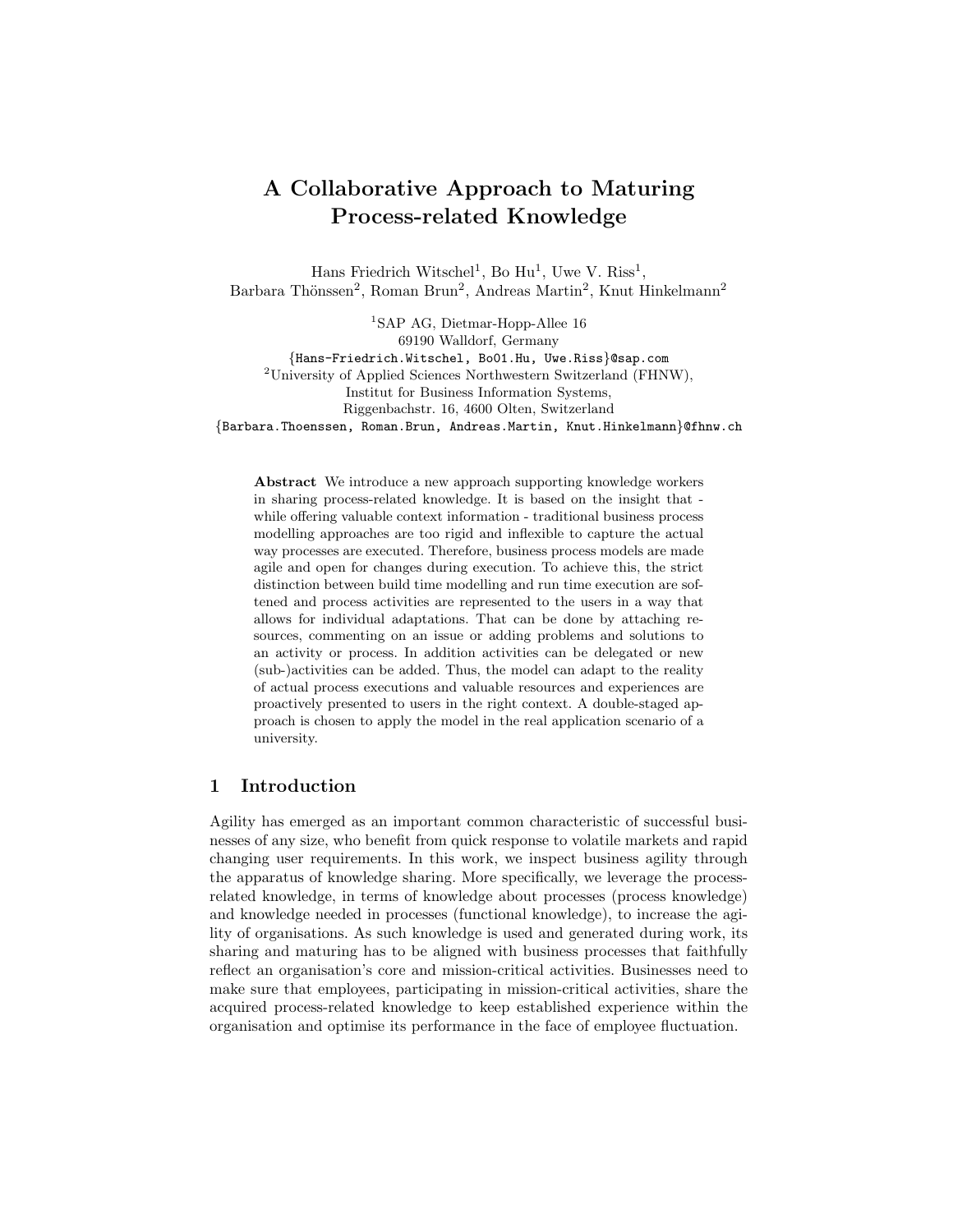In practice, we deal with process-related knowledge with the help of Business Process Management Systems (BPMS) and/or Workflow Management Systems (WfMS). BPMS mainly manipulate process knowledge on the business level by making process structures and resources explicit and by supporting process improvement. But they lack process automation. This is the function of WfMS, which automate process execution (see [28], pp 8f). WfMS's modelling functionality, however, is specialised for technical aspects and is not rich enough regarding knowledge aspects. When aligned with everyday work activities, however, existing business process modelling and execution approaches may find themselves overstretched in answering the call of agility due to the lack of flexibility and the amount of overhead required for predefined process models. Usually, process models are created by experts who attempt to bring together all relevant knowledge about a certain process and model it in a BPMS. After negotiating and compromising, a resultant process model could truly represent how a process appears under certain generalised circumstances. The model, however, often differs from the reality of process execution [16]. Variations in execution, which are seldom readily documented, become inevitable when applying process models to new situations. The problem cannot be simply remedied with business process reengineering, which is carried out in a structured and systematic way and cannot keep pace with rapidly changing businesses or markets.

Coming from a totally different perspective, knowledge sharing (for all kinds of knowledge) sometimes takes place informally, e.g., via email and telephone or by imitation (apprenticeship). Although this is flexible and can be very efficient at times, it usually restricts the benefits to the persons that are directly taking part in the exchange (i.e., the information is completely lost for all others). Even if employees have documented their experience and made it publicly available (e.g. in a company Wiki, a lessons-learned database, or on a file share), it does not mean that others are aware of the existence of such information. Needless to say there is much less chance that they will be able to find it or that they will even look for it in a given work situation where it is needed.

The intrinsic inadequacy of formal and informal process knowledge sharing inspired us to take an eclectic approach so as to bridge exactly this gap: to learn process models by doing and to enable adding and sharing individual knowledge and experience. This approach enhances agile process modelling [11] with functional knowledge used in a specific process instance and the possibility of its informal exchange through so-called task patterns, during the execution of processes.

Our vision emphasises the participation of users in a succession of phases known as seeding, evolutionary growth and re-seeding in the SER model [5] (originally applied in the area of managing complex design environments). The SER model describes an approach "between the two extremes of 'put-all-theknowledge-in-at-the-beginning' and 'just-provide-an-empty-framework' ". It combines the strengths and avoids the weaknesses of both top-down and bottom-up approaches, respectively. The SER model assumes that once a seed is taken up by a community, there is a phase in which the knowledge artefacts evolve in a ra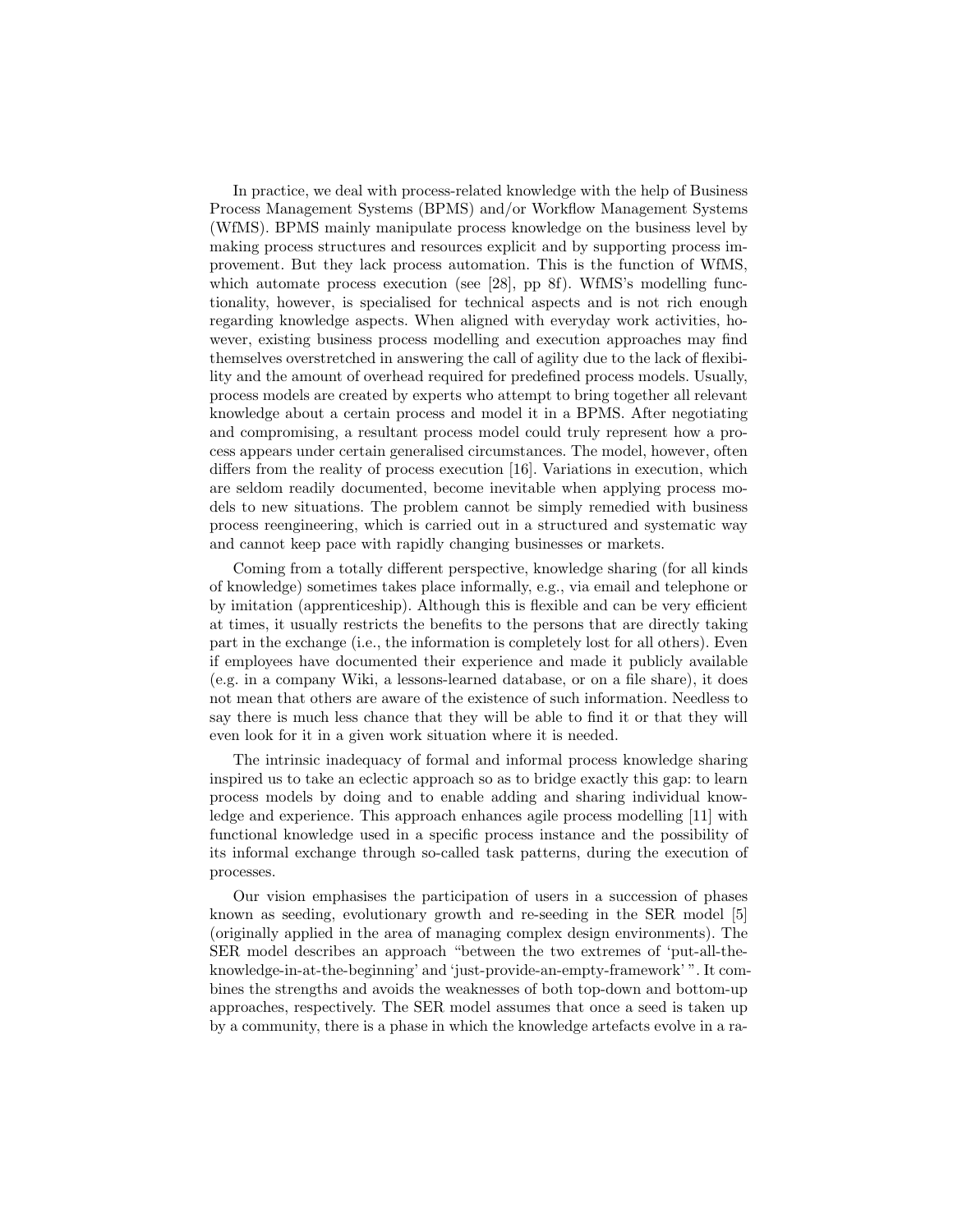ther uncontrolled way. According to Fischer, it is necessary not to force users to invest much effort into formalising their contributions since this would interrupt their normal work process (something most people are not prepared to accept). Contribution should be kept simple and will eventually lead to structures that are too redundant and unwieldy to be understood and managed. They are thus pruned and restructured in the reseeding phase, which is done by a knowledge engineer, removes inconsistencies and creates generalisations (i.e. removing pieces of information that are too context-specific) and formalisations of the knowledge. This is exactly what we want to achieve with the task pattern approach [22] that we introduce in this paper as mediator between process modelling and individual task execution. Projected onto the SER model, reseeding in our work is understood as a chance to understand and align the most frequent (and hence possibly most important) contributions to task patterns in order to learn about potential improvements of the original seeds. This realises a continuous improvement of process models and the task patterns based on actual work activities.

The paper is organised as follows: in Section 2 task patterns as the central building block for learning and maturing process-related knowledge is described. This is followed by a description of our approach to monitor performed tasks in order to semi-automatically support process model adaptations. In Section 3 we give an example of application of our new approach. Next, we describe some technical details of the system (Section 4), then give a brief overview on related work (Section 5) before Section 6 concludes.

# 2 Combining knowledge intensive processes with task patterns

A business process is a collection of structured activities with a precise goal to be achieved over a period of time. In general, the activities of a process are in a pre-defined order, resources are mapped (e.g. software systems or personnel, via roles) and the process flow is depending on fixed decision rules. The KISS approach [4] aims to bridge the gap of a strict distinction between design time and run time. A knowledge intensive process (KIP) can be regarded as a collection of activities building the 'skeleton' of a business process, some activities of which can be knowledge intensive (called 'KIA'). Whereas ordinary activities are always executed (i.e., in every process instanc), KIAs are optionally executed depending on information specific for the certain process instance. That can be application data, process data or functional data.

KIAs are modelled during build time but their execution is triggered – or suggested – during run time based on rules. If, for example, an application has to be checked, several KIAs could be executed such as 'Refer to an expert', 'Ask for additional material' or 'Clarify with applicant'. Which one is selected within a specific process instance depends on rules operating on run time information: information already provided for the application, decisions taken in previous process instances or data that is available from related information sources, e.g. out of a legacy system maintaining data of former applications.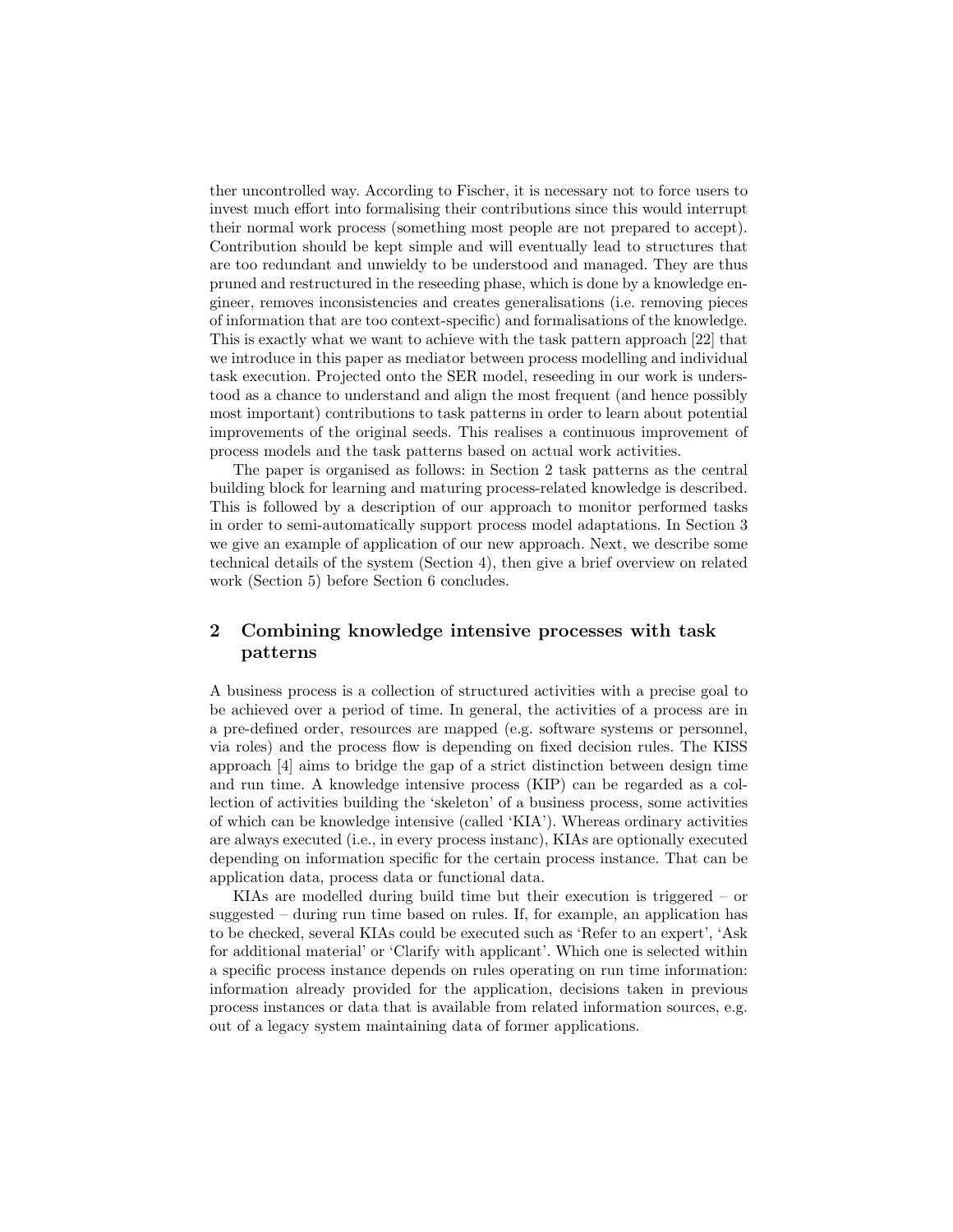We will call the concrete instance of an activity (assigned to particular members of an organisation) task, regardless whether it is a KIA or not. A task is a definition of a particular item of work that specifies the requirements and the goal of this work (cf. [1]). We introduce task patterns as abstractions of tasks that provide information and experience that is generally relevant for the task execution. By abstraction we mean common features of a family of similar tasks, which aim at the same goals under similar conditions (for details refer to [3,27]).

In this section, we describe how agile business processes can work together with task patterns to yield a new form of knowledge sharing. Meanwhile, in order to fully understand the way informal process knowledge to be attached to agile business processes, we explain the notion of task patterns more closely.

#### 2.1 Task patterns

In our approach of maturing process knowledge described below, we will introduce a one-to-one relationship between an activity and a task pattern. That is, for each activity of an agile business process there is exactly one task pattern that serves as the basis for collecting information and experience around the tasks. Tasks concretise task patterns and thus instantiate the corresponding activity.

How does this facilitate the transfer of information and experience work? In general, task patterns provide two means for knowledge sharing (cf. [21,27]):

- 1. Abstraction services: these provide contextual information about resources that can be used in the task – including information objects such as files, but also persons who are to be contacted – or sub-tasks that should be started.
- 2. Problem/solution objects: These enable users to share experience regarding typical problems that may arise during the execution of a task, together with descriptions of possible solutions.

Users can interact with task patterns in two ways:

- Consuming information from task patterns: when working on a task T, a suitable task pattern P can be displayed alongside the task. The user can access P's abstraction services to consume the resources that they offer and attach them to the current task T. The same applies to solutions offered for a problem that happens to occur in T.
- Contributing to task patterns: users can also attach resources to their concrete task T while working on it. This enables them to associate such information with abstraction services or problem/solution objects of the task pattern P and publishing that information to a shared repository.

The approach maintains a clear separation between personal knowledge, contained in the individual task, and public experience, contained in the task pattern. This separation prevents an intermixture of private and public data. Therefore, it makes transparent to the user which task information is exposed and shared with others and which remains under individual control [20].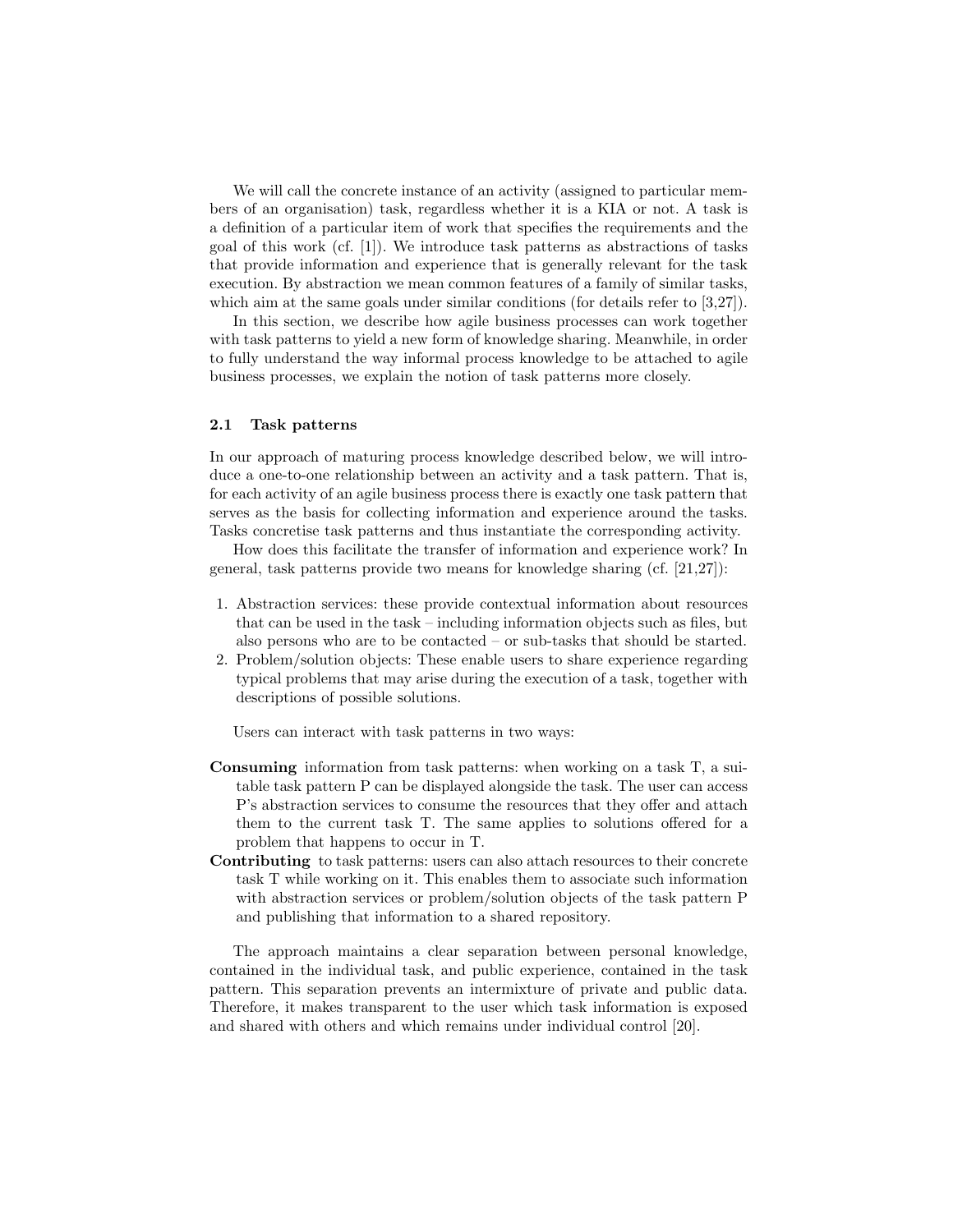#### 2.2 Sharing work experience

Regarding knowledge sharing, each activity of the process model is the basic unit to which information and experience gets attached. This happens via a one-toone relationship between task patterns and activities (which are instantiated by tasks): for each activity, the corresponding task pattern collects the information and experience that users have attached to it while they were working on a task.

In the following, we will describe how agile business processes and task patterns play together. We differentiate such interplay into one that happens at design time and one that occurs during run time. At design time, for each activity, a draft of a corresponding task pattern is created with the aid of a group of experts who define an initial set of abstraction services and known problems together with their solutions. The initial pattern should be thought of as a seed that triggers the process of attaching experience to a work context. Subject to further refinement, the initial task patterns do not have to be (and will never be) complete in the beginning. These initial patterns are meant to grow larger while their users learn more about the activities and mature over time adapting to the actual way in which they are executed in practice.

All process information is stored in an ontology-based data store. Specifically, this store contains all information on task instances, encapsulated in so-called task description objects (TDOs). TDOs are filled dynamically by the back-end system and loaded into the front-end once a task gets accepted by a user (see below) - they thus serve as a means of communication between the two.

At run time, when the process is actually executed, the existing task pattern for an activity, which we denote by P, will be retrieved. A task pattern management system will first consult the task ontology to retrieve the abstraction services of P. It then helps users to instantiate P by recommending candidate fillers or each abstraction service. More specifically, one proceeds as follows (this flow of action is also depicted in Fig 1):

- 1. The workflow engine identifies which task T with corresponding task pattern P should be performed next.
- 2. A task T is instantiated and a set of organisational members is selected as potential executors of T. The selected persons are notified. They can accept or reject the request to execute T.
- 3. Since T is the instantiation of an activity A and since for each activity A, there is exactly one task pattern P assigned to it, the workflow engine will next retrieve that task pattern P.
- 4. It then determines the context of T and uses it to retrieve relevant resources that should be added to abstractor services of the task pattern P. These resources will be added to the TDO corresponding to T.
- 5. Once the first person has accepted the task, the corresponding TDO is fetched, together with the task pattern P. P is enriched with the information in TDO and both the task details and the task pattern are displayed to the user in a task management application.
- 6. The user can then start working on the task, making use of the information provided in the task pattern P. Resources, but also problem/solution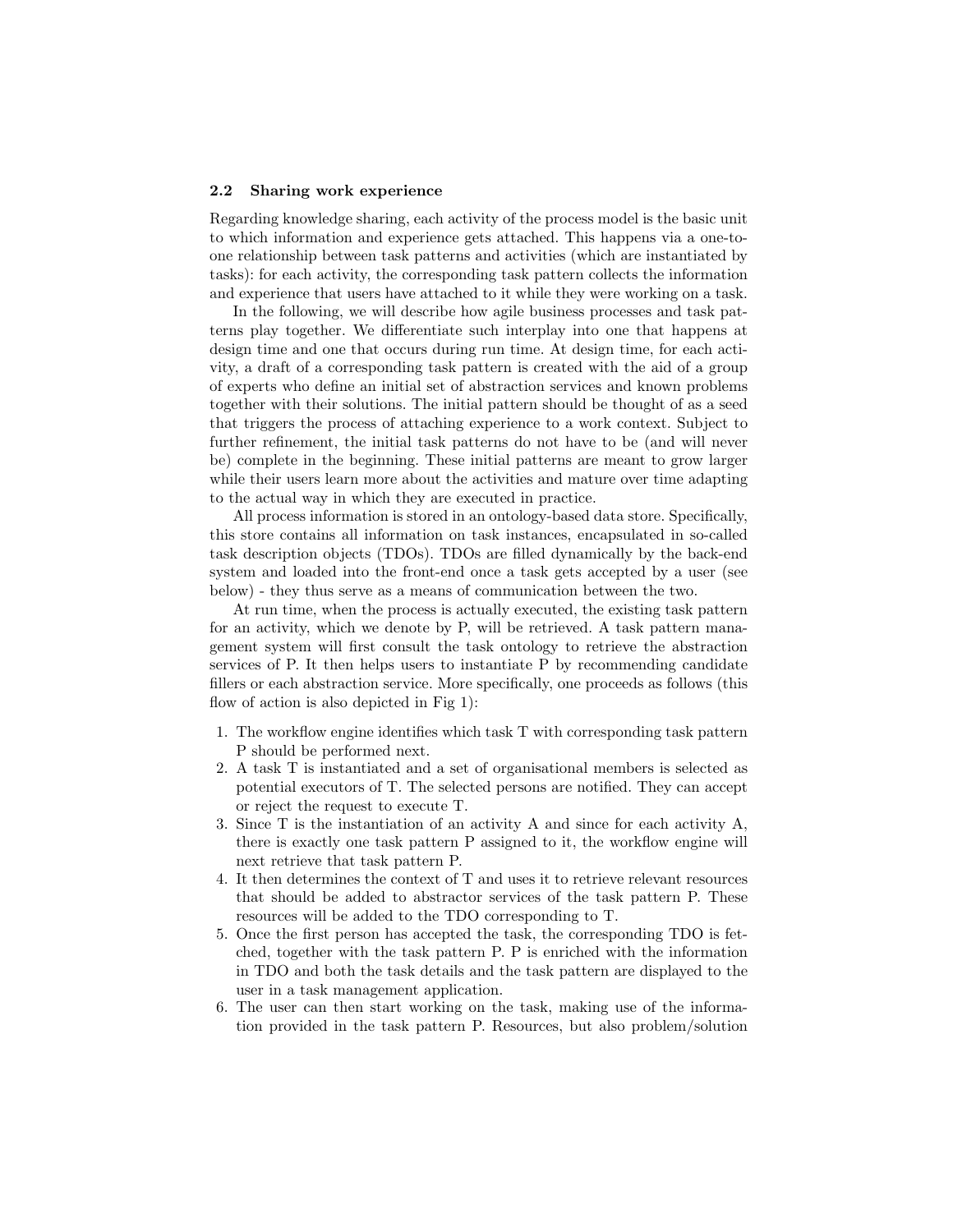objects can be easily copied from the task pattern into the task, becoming attachments to it.

- 7. On the other hand, the user can also attach her own resources (that she considers useful in the context of T) to T.
- 8. Enhancements of a task pattern are stored locally. They will be available if the same user performs another task T' that corresponds to the same A (i.e. when the task pattern is loaded next time). However, if the user chooses to publish the enhancements, she can do so by a simple click, making them available to the others who have to perform a task of type A.
- 9. When the user has finished working on the task, she sets the status to "completed" and the workflow engine is notified of this.



Figure 1. Flow of action during runtime

#### 2.3 Learning from work experience

As mentioned in the introduction task patterns should be thought of as seeds to aggregate information contributed by end-users. This participation becomes particularly relevant since we do not believe in fully automatic improvements of process models. Instead we envisage a tool that is able to detect deviations and analyse the collected data in order to make suggestions for process changes, in a way similar to work carried out in the area of process mining, e.g. [30]. Based on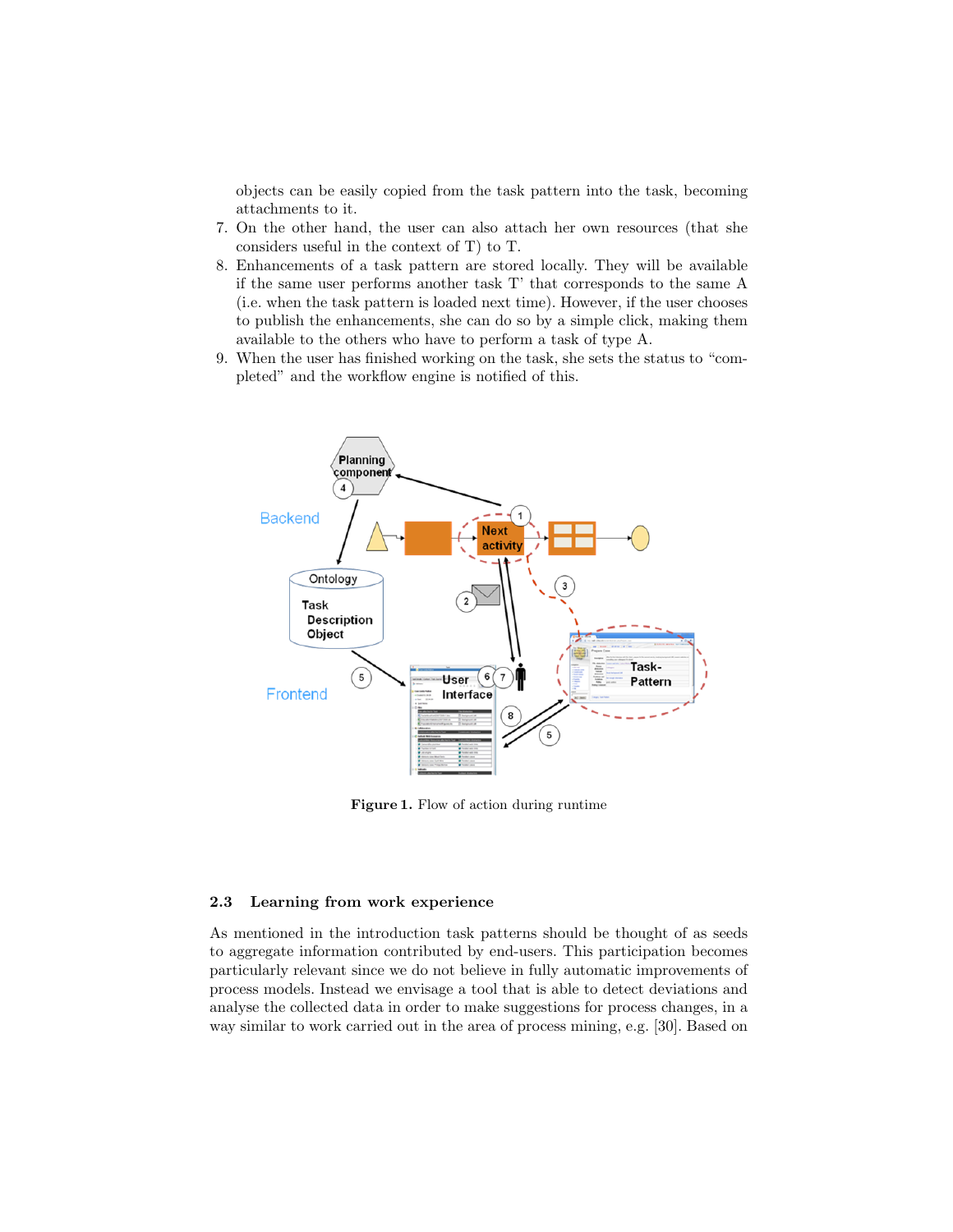those blueprints the knowledge engineer will be able to decide on the suggested changes. For process improvement the following aspects will be analysed [3,27]:

- Subtasks that are frequently added to a task (or as subtask abstractor to the corresponding task pattern): if many users add the same (kind of) subtask to a given task, this indicates that potentially the process model can be improved by including that subtask as a new activity.
- Delegation of tasks can indicate that either the work balance is not correctly considered or the skills of the assigned persons are not appropriately evaluated. Rules for resource allocation should be adapted accordingly.
- Problem/solution objects added to a task pattern can be included by other users in their tasks. If many users do so, it means that the problem occurs frequently and that it should be considered for process or task pattern improvements.
- Resources such as documents or persons can be attached to abstractor services of task patterns, indicating the contexts in which they are useful (namely the process, and activity, task, respectively they are being used in). An analysis of these contexts is generally of interest as it may help to categorise the resources according to their domains of application. Similarly, an analysis of the set of all documents attached to task patterns can lead to a categorisation of documents based on the type of situation(s) in which they are consumed.

In all these cases, an initial step in the analysis is aligning the corresponding items with each other, e.g. to find out that two problem descriptions refer to the same (type of) problem in reality.

### 3 An application scenario

This section presents the scenario of an evaluation study that was performed within the University of Applied Sciences Northwestern Switzerland (FHNW) in the context of the EU-funded project MATURE to elicit application scenarios and requirements for the ICT system that is being built to realise the process-related knowledge maturing concepts presented in this paper. Therefore, a prototype (later also called "demonstrator") was built that implements the concepts described here.

The model for the business process of matriculation is shown in Fig 2. We can see that the student, the administration office and the dean are involved in the process; tasks can be assigned to the administration office or to the dean as they directly interact with the system. KIAs are highlighted.

The matriculation process starts with a student's application request. After the receipt of the request, several checks of the application have to be executed in a KIP. As it is shown, the KIAs will not be executed in a pre-defined order. The reason is the following: Depending on where the applicant comes from (but also further criteria), different activities have to be performed. E.g. the availability of a matriculation number has only to be checked if the applicant is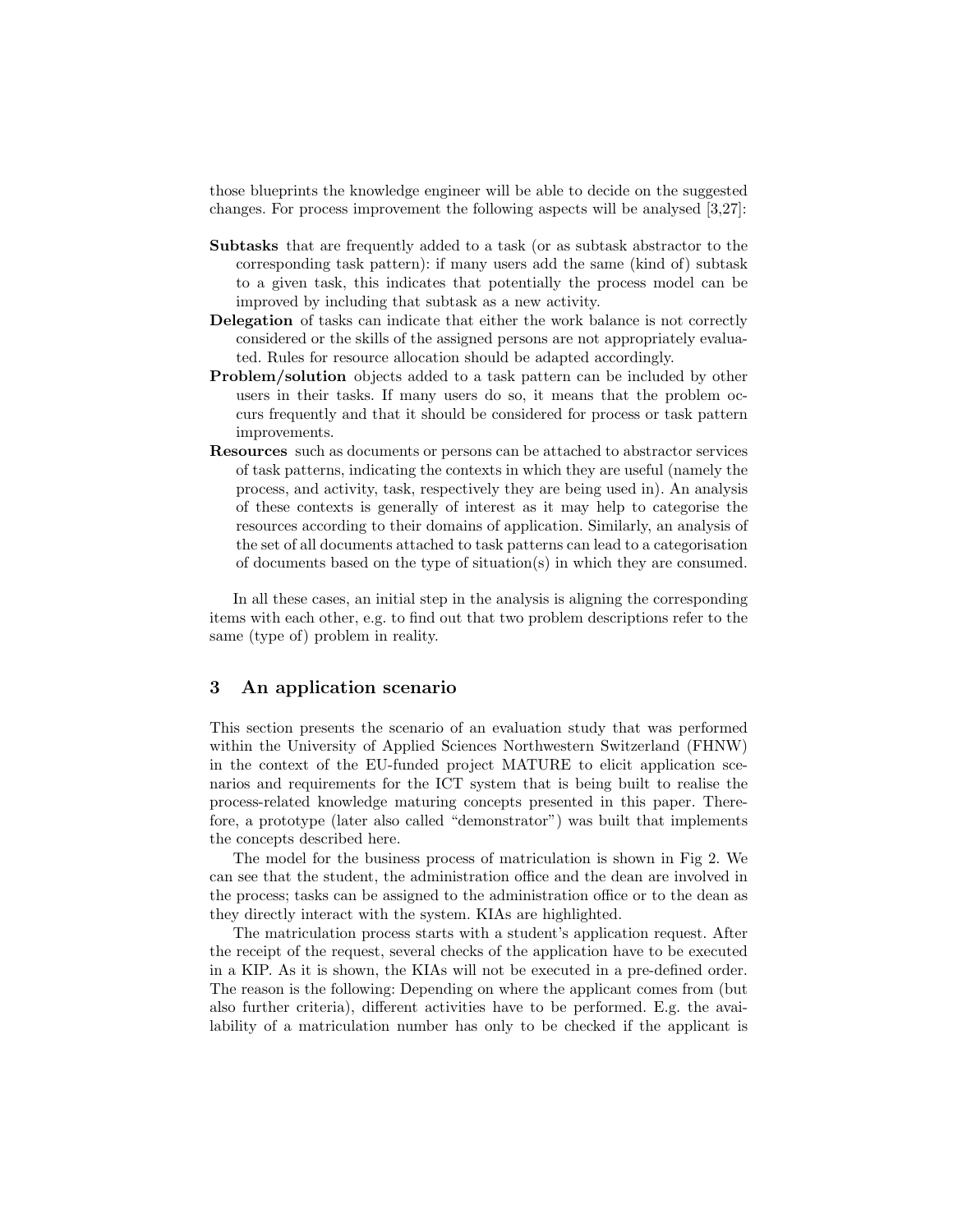from Switzerland. Therefore, a variable process identification and selection service automatically chooses the needed activities and assigns them to the possible executor of the activity. The determination of study fees is based on given regulations and can be supported using a constraint checking service for decision making. Further on, a *resource allocation service* assigns artefacts based on given criteria. For instance, when checking the approval of a university, appropriate websites or experts from a respective nation are attached to the activity.



Figure 2. First part of the matriculation process model and the KIP sub-process "Check application".

After these checks, the process goes on and it is decided whether the needed requirements are fulfilled or not. The branching and decision making service can be invoked in order to decide, whether it is already clear at this stage that the requirements cannot be fulfilled by the applicant and a rejection letter has to be sent. Otherwise the applicant is invited to an interview. Afterwards an interview will be held, the application dossier will be updated and a commission meeting will be held to decide about the acceptance or rejection of the applicant. The process continues with mainly administrative activities until it reaches the end.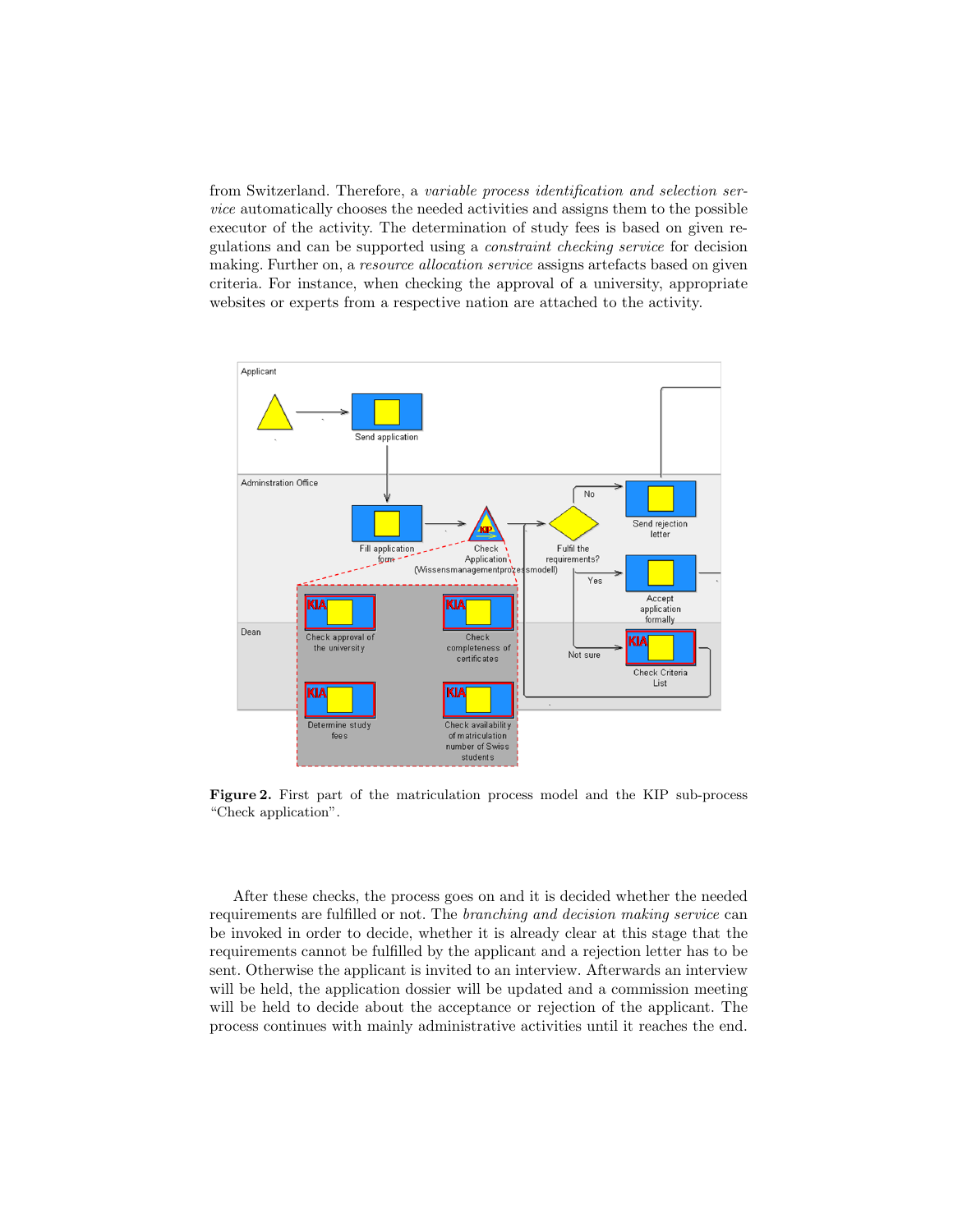#### 3.1 Example of task pattern application

Now, we illustrate the application of task patterns by giving an example from the matriculation scenario described above. Let us consider the task of checking the completeness of an applicant's certificates (part of the knowledge intensive sub-process "Check Application" displayed in Fig 2).



Figure 3. An example of a task pattern and how to consume information from it.

Fig 3 shows a task pattern that corresponds to this activity. More precisely, the details of the current task - namely "Check certificates of applicant John Doe" - are displayed (e.g. due date and owner of the task) on the left-hand side. The task pattern with its abstractor services (called "abstractors" in the UI) is displayed on the right-hand side. We can see two abstractor services: i) experienced colleagues: colleagues who have handled many applications; ii) checklists: lists that provide guidance as to what should be checked and how.

The figure also shows a context menu that appears when right-clicking on the latter abstractor service. It contains the resources that are offered by the abstractor service. Clicking on "Add to Task" will result in a resource being displayed on the left-hand-side, vertically aligned with the corresponding abstractor service. Imagine, for example, that a new colleague by the name of Jane has to work on the task at hand and needs to get acquainted with the official guidelines.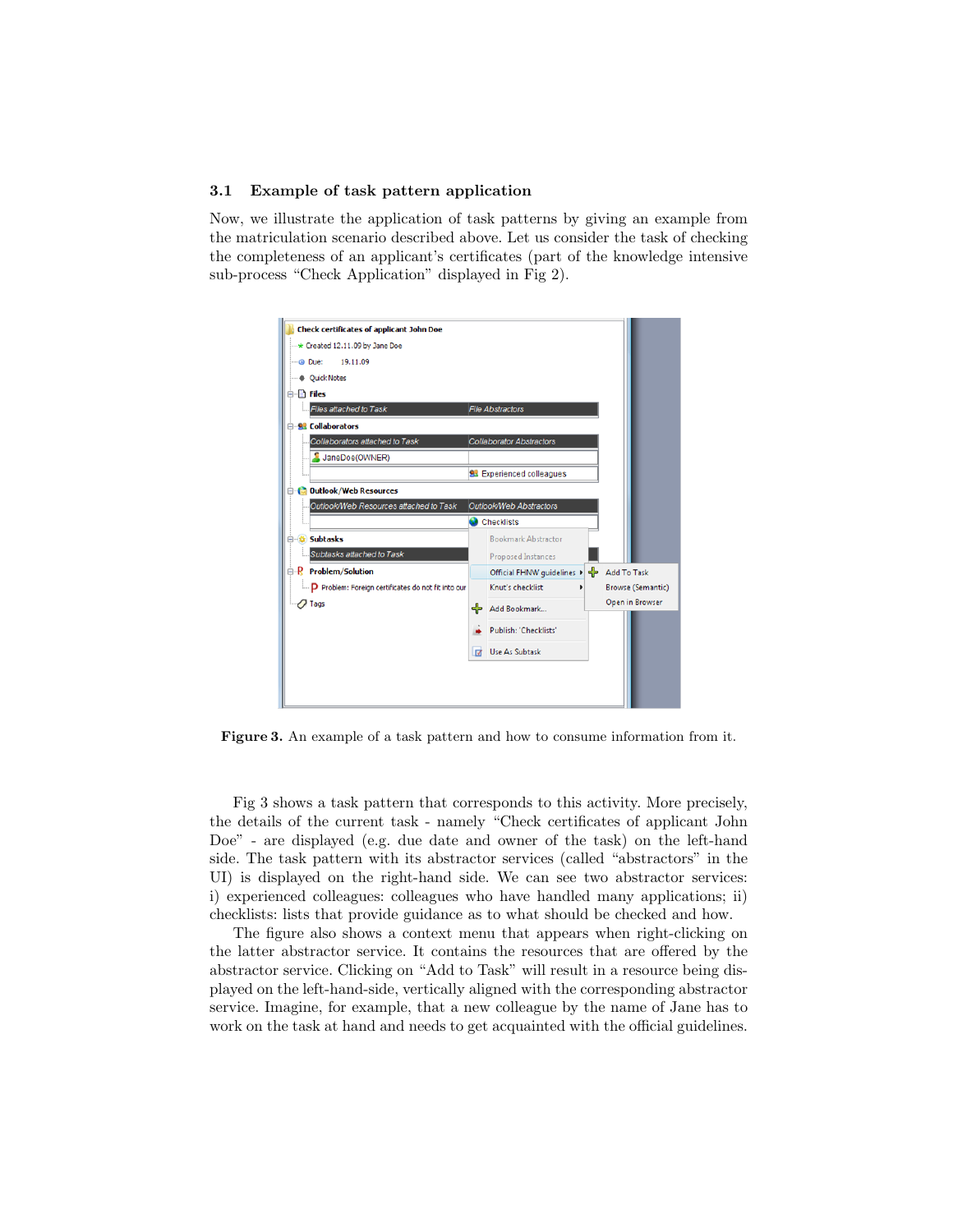In that case, she would access the information in the abstractor service "Checklists" and consult the "Official FHNW guidelines" as depicted in the figure. A similar context menu exists for resources on the left-hand side, allowing these to be added to abstractor services and thus for the contribution of resources to task patterns. For example, Jane might discover – after having worked for some time on various student applications – that a few additional things usually need to be checked, which she documents in her own private checklist that she attaches to her tasks. Via the context menu, she can add this checklist to the "Checklist" abstractor service such that it becomes available for other users. Thus, using these context menus, end-users can easily consume information offered in task patterns and contribute to them.

#### 3.2 Demonstrator evaluation

In order to verify the automated process knowledge maturing, comprehensive use of the approach is necessary. Therefore an evaluation phase of one month where the demonstrator was used, including intermediate and post-evaluation interviews, was conducted.

The main aim of the evaluation was to use the demonstrator in a productive environment. Therefore it was of special interest whether KISSmir addresses the clear need and/or problem in the tester's context. The post-interview should give an insight about the use of all functionalities, suggestions, tasks patterns, knowledge sharing but also technology acceptance. Of further interest was the perceived degree of support of the demonstrator regarding maturing of processrelated knowledge and how it could be improved.

The results showed first that process adaptations do actually surface as a result of the use of the demonstrator. Although the matriculation process was modeled together with the end users, some adaptations of it were detected to be necessary during productive use. Furthermore necessary changes in rules were identified. As a second point, the process support was experienced as big benefit of using the demonstrator. The end users liked to be reminded about the tasks needed to be executed and being guided by the sequence. As the number of tasks and their sequence varies for each process execution, they didn't have to think about which tasks need to be done and were able to accomplish the tasks more quickly. Thirdly, the resource recommender functionality was analysed. For each task, experts, historical cases and web-links were proposed (if available) by the demonstrator. The post-evaluation interview showed that with exception of web-links these suggestions have been used very seldom. The main reason for the limited use was mainly the unawareness of it and a (too) small knowledge base. Further features as quick notes which can be added to any task at any time and problem/solution objects were perceived as being useful. Last but not least the knowledge sharing functionalities were analysed. By adding resources to task patterns and publish this information, knowledge can be shared. The same can be done with problem/solution descriptions. However, similar as for the suggestions, the interviewed persons think these are nice functionalities as needed information could be found easier and faster, but did not use it extensively.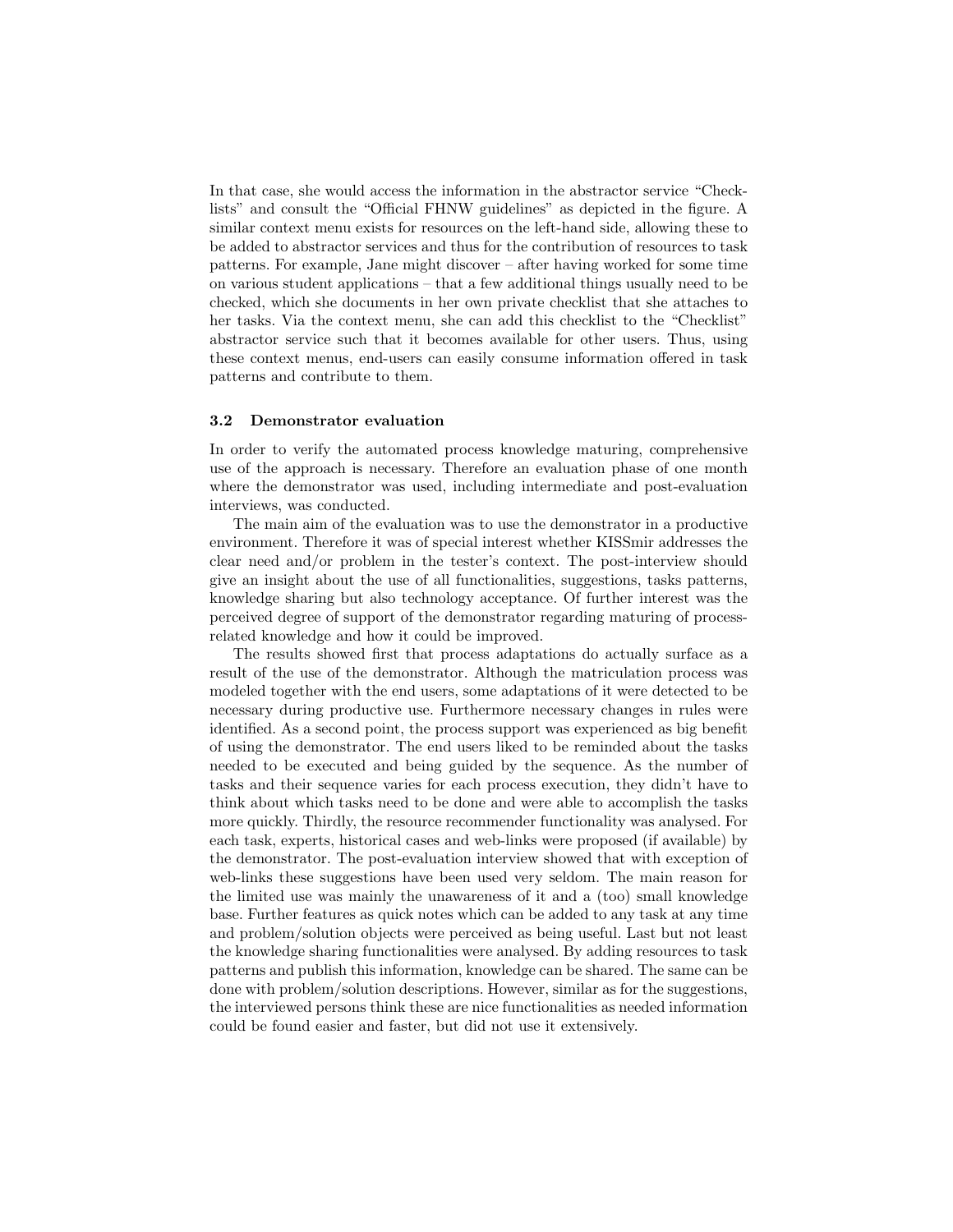## 4 Implementation

#### 4.1 Process modelling and execution

The modelling of an adaptive business process can be performed in a semantic modelling environment like ATHENE [9] or WSMO-Studio [2]. ATHENE provides the creation of several models (process model, organisational model, etc.) based on ontologies. The activities of the processes will be linked with the related task patterns and resources (files, roles, etc.) which are stored in semantic repositories  $(\mathbf{0}$  in Fig 4). Further on, the process model can be enhanced with adaptivity services  $(\circledast)$ . After modelling the process in ATHENE it can be transferred to the execution framework and stored in a semantic repository  $(\mathbf{\Theta})$ . The model is represented in a knowledge representation language like  $RDF/S<sup>1</sup>$ or OWL<sup>2</sup> and will be transformed via a transformation service into a process execution language like  $BPEL<sup>3</sup>$  or  $XPDL<sup>4</sup>$ .

The transformed process can be executed in the execution framework (e.g., BPEL workflow engine)  $(\mathbf{\Theta})$ . The process can access the linked resources which are stored in the semantic repositories. During run time the process can invoke the defined adaptivity services. The "task management service", which is part of the process framework, invokes the task GUI (graphical user interface)  $(\mathbf{\Theta})$ . The instance management service stores and holds the instances.

### 4.2 Task pattern and task management

Tasks and task patterns are delivered to the user through a Personal Task Management infrastructure. That infrastructure is part of the NEPOMUK Social Semantic Desktop [7].

It consists of a semantic task management framework (STMF [19]) which offers task-related (web) services over the entire desktop and handles the manipulation, storage and retrieval of all task and task pattern-related information; information is stored locally in the RDF repository of the Social Semantic Desktop in a way that ensures seamless semantic integration of information objects and task representations.

As a user interface, the KASIMIR sidebar [6] has been developed, which builds on the STMF task services and makes Task Management functionality available to end- users. KASIMIR allows users to assign basic task properties and to attach involved persons, information objects and subtasks. It also allows users to view task patterns attached to a task, consume its resources and contribute In addition to the local storage of personal task (pattern) information, there is a server component that stores public task patterns. It is based on Semantic MediaWiki (SMW<sup>5</sup>), which allows the initial modelling and later adaptation

 $1 \text{ http://www.w3.org/TR/rdf-schema/}$ 

<sup>2</sup> http://www.w3.org/TR/owl-features/

<sup>3</sup> http://docs.oasis-open.org/wsbpel/2.0/OS/wsbpel-v2.0-OS.html

<sup>4</sup> http://www.wfmc.org/xpdl.html

<sup>5</sup> http://semantic-mediawiki.org/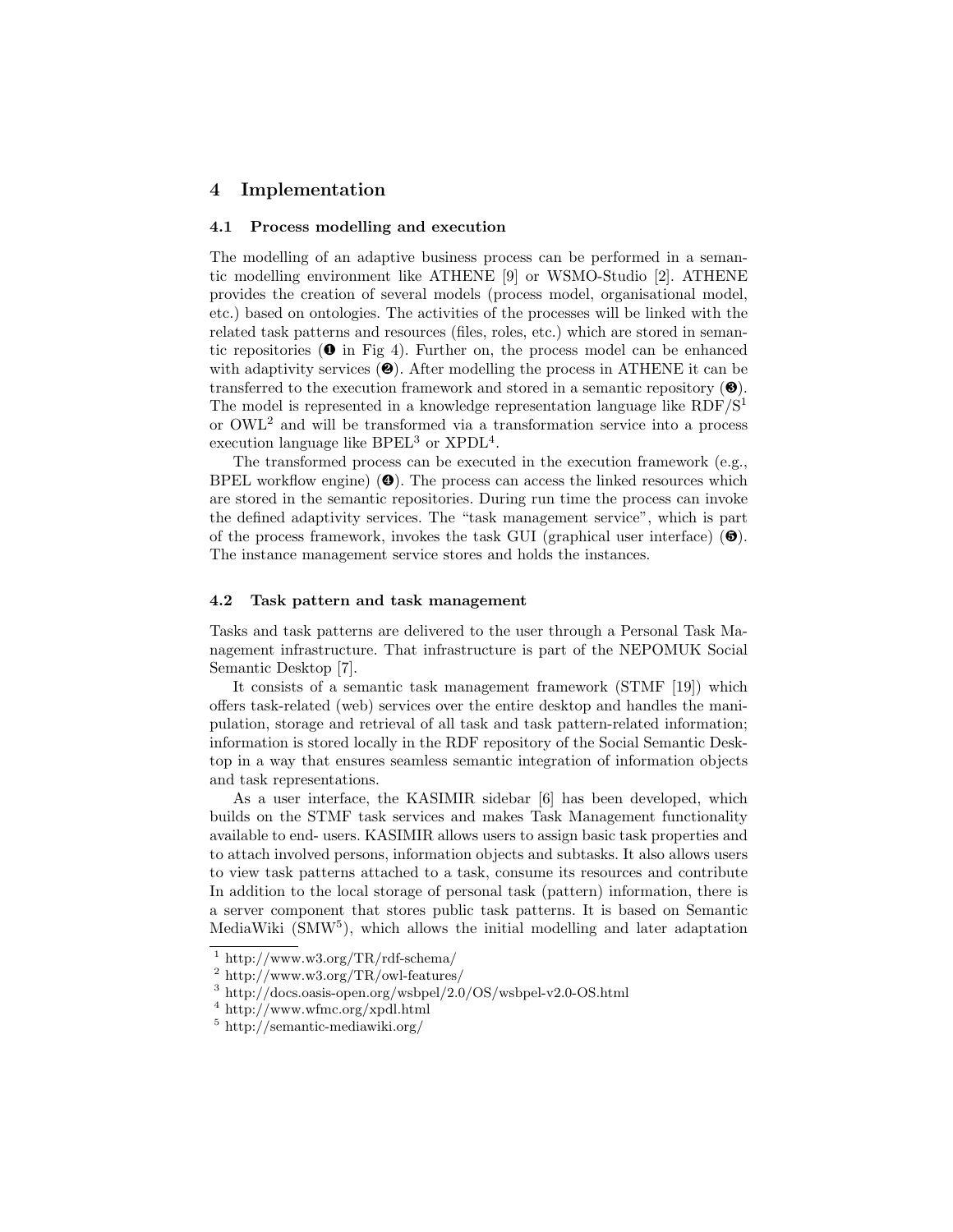

Figure 4. Customer Information Portal Architecture

of public task patterns over the Wiki's user interface. Entities related to task patterns are modelled as SMW semantic templates.

# 5 Related Work

Making business processes agile to meet the requirements of knowledge intensive work and faster changing business environments is a topic that has already been addressed for some time. It is guided by the insight that in knowledge intensive processes the particular sequence of tasks is often variable and depends on the information at hand. Traditionally Workflow Management Systems (WfMS) distinguish between design time and run time [12] and it is the dependency of the process on input information that makes this distinction to become blurry. An overview of approaches to tackle this problem can be found in [22].

Usually a process model containing all activities and resources is created during design time. Flexibility is provided through modelling choices and mergeconstructs. This can lead to highly complex models which are hard to maintain [25]. In addition, especially in the tertiary sector the processes are knowledgeintensive and cannot be foreseen for all exceptional situations and circumstances. During run time exceptional situations, unforeseeable events and unpredictable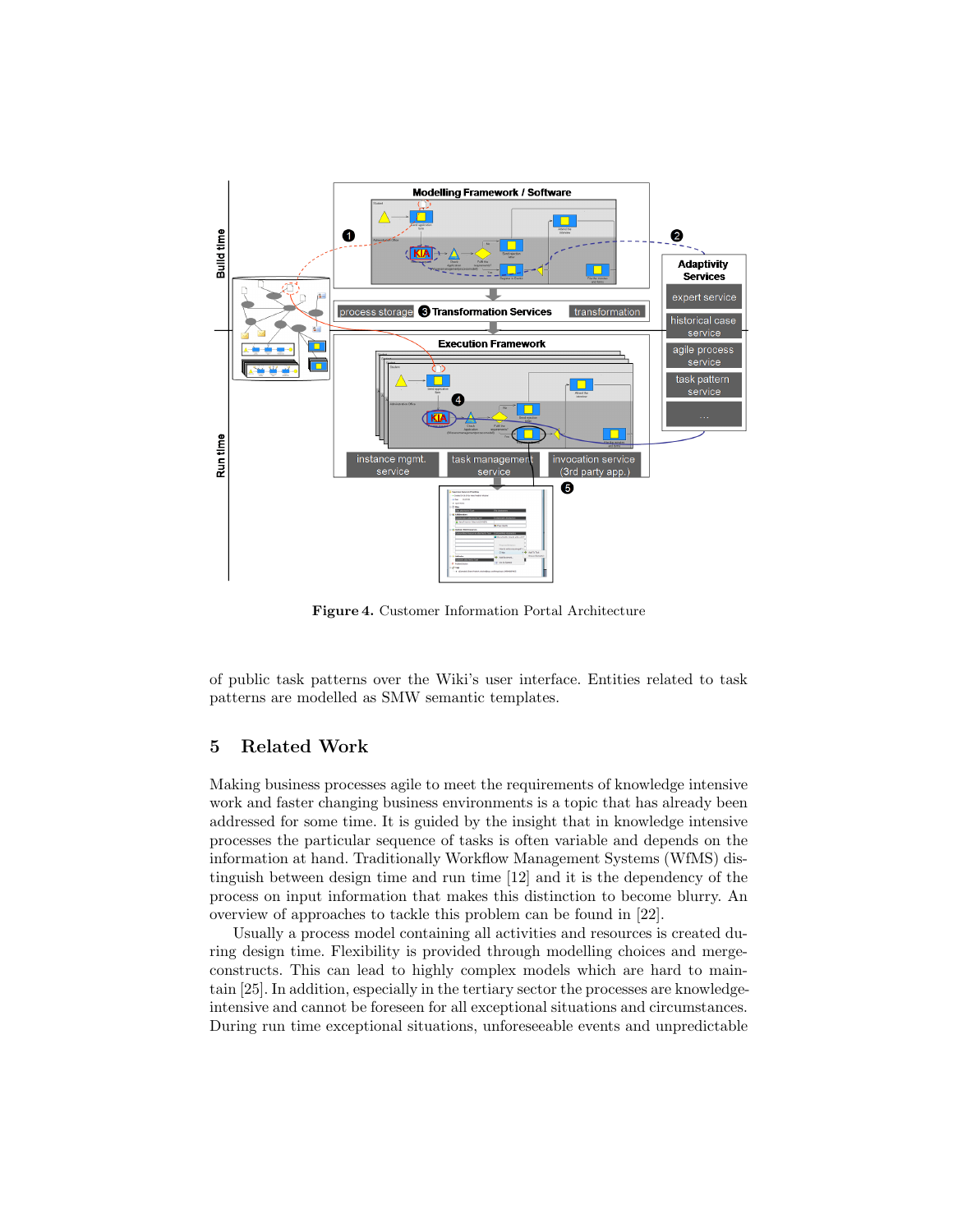situations have to be dealt with. Therefore van der Aalst et al. introduced case handling 'as a new paradigm for supporting flexible business processes' [31] in order to avoid predefined process execution.

However, supporting flexible process execution does not cover all of the dimensions of change in business processes (dynamism, adaptability, flexibility) as introduced by Sadiq et al. [25]. For this, tracking and mining of the actual process/task variations users perform are necessary.

To support agility, semantic technologies have been used in several approaches, amongst others by [8] for process implementation and querying by [14] to build their 'agent based business process management system' or by [22] to facilitate task patterns. Especially the pattern approach is tightly built on semantic technologies and an approach for combining it with Service-Oriented Architecture has been proposed [23]. Another semantic approach to process management based on Unified Activity Management has been suggested by Moran et al. [18]. A general overview is given by [17]. Recently, Feldkamp, Hinkelmann et al. introduced the 'KISS approach' combining semantically enriched process models with business rules ([18], [10]). Although this approach reaches the flexibility to execute agile processes, two aspects are not yet covered: a) how to share the knowledge gained through task handling without cumbersome publishing and b) how to automatically detect execution variances. In this paper we have shown how deviations between the actual process execution and the process model can be identified and how adaptations can be recommended automatically. Question a) is addressed in section 2.2, whereas question b) is detailed in section 2.3.

As far as the world of business process modelling is concerned, approaches to collect and mature process knowledge collaboratively are scarce. [15] has proposed an architecture that integrates knowledge management and business process management. However, this approach follows a traditional expert-driven way. Approaches in the field of process mining (e.g. [31]) - which try to extract process knowledge from implicit information contained in system event logs - exploit user interaction, but do not actually encourage explicit user contributions to an evolving process knowledge repository. With respect to knowledge work this is a complicated task since the nature of individual tasks and the associated experience cannot be identified properly enough to enable successful knowledge proliferation. Sharing process knowledge in a task management environment has been explored, for example, in [13], suggesting to copy information from previous related tasks. Task patterns, as a more elaborate way of mediating experience transfer have been proposed in [22] and elaborated further, cf. e.g. [3,20,27]. In [29], a more process-oriented view of task patterns has been introduced where users can exchange and collaboratively develop lightweight process models.

# 6 Conclusion and Future Work

In this article, we have outlined a new paradigm of knowledge and experience sharing that enhances agile business processes. This is done through connecting activities in formal process models with loosely regulated task patterns emerged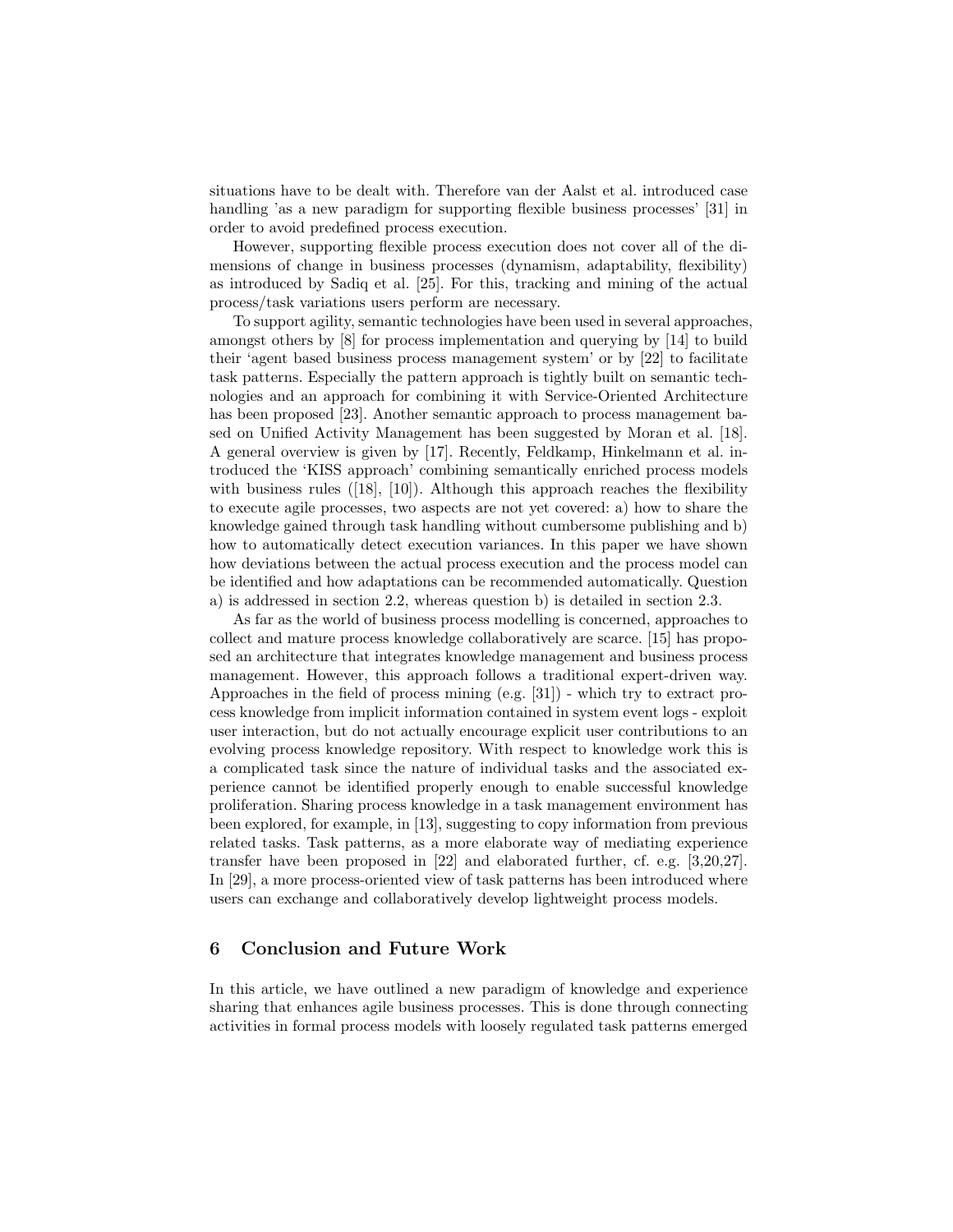from our everyday work. The former gives guidance to the business target while the latter allows us to proceed in a way that best suits the end-users' needs. Task patterns capture how people carry out a task (process knowledge) and how people leverage resources in supporting their solutions (functional knowledge). They thus help to avoid the problem of rigidity inherent in traditional process modelling approaches since it involves the end-users in shaping the support that the model offers and since it eventually adapts to the reality of end-users' process execution.

The results of our evaluation of the prototype with the University of Applied Sciences Northwestern Switzerland are promising: both the conceptual framework and the prototype were well accepted even though some non-technical barriers were identified.

In our approach we have followed the idea of knowledge maturing as a process that understands "[. . .]learning activities as embedded into, interwoven with, and even indistinguishable from everyday work processes[. . .]" [26]. According to the knowledge maturing concept learning is seen as a social and collaborative activity, in which individual and organisational learning processes are dynamically interlinked among each other [24]. This approach has been applied to knowledge intensive processes where the continuous collaborative enhancement appears as particularly important due to continuously changing work targets and situations.

Furthermore, we envisage the following improvement to our approach. For the future, it is planned to implement and deploy the agile business process (together with appropriate task patterns) at the project application partners and to observe if and how the intended process knowledge maturing takes place. Compared to other types of knowledge, the evolution of process knowledge is less transparent and thus more difficult to analyse. The interplay between task patterns and process model provides valuable insights. Indeed, after having the process productive over a certain period, a reasonable amount of real-life usage data of tasks and task patterns can be accumulated. Such data provide the ground for automatic or customised business process model updates.

### Acknowledgements

This work is supported by the European Union IST fund through the EU FP7 MATURE Integrating Project (Grant No. 216356).

# References

- 1. Katriina Byström and Preben Hansen. Conceptual framework for tasks in information studies. Journal of the American Society for Information Science and Technology, 56(10):1050–1061, 2005.
- 2. Marin Dimitrov, Alex Simov, Vassil Momtchev, and Mihail Konstantinov. Wsmo studio—a semantic web services modelling environment for wsmo. In Enrico Franconi, Michael Kifer, and Wolfgang May, editors, The Semantic Web: Research and Applications, volume 4519 of Lecture Notes in Computer Science, chapter 53, pages 749–758. Springer Berlin Heidelberg, Berlin, Heidelberg, 2007.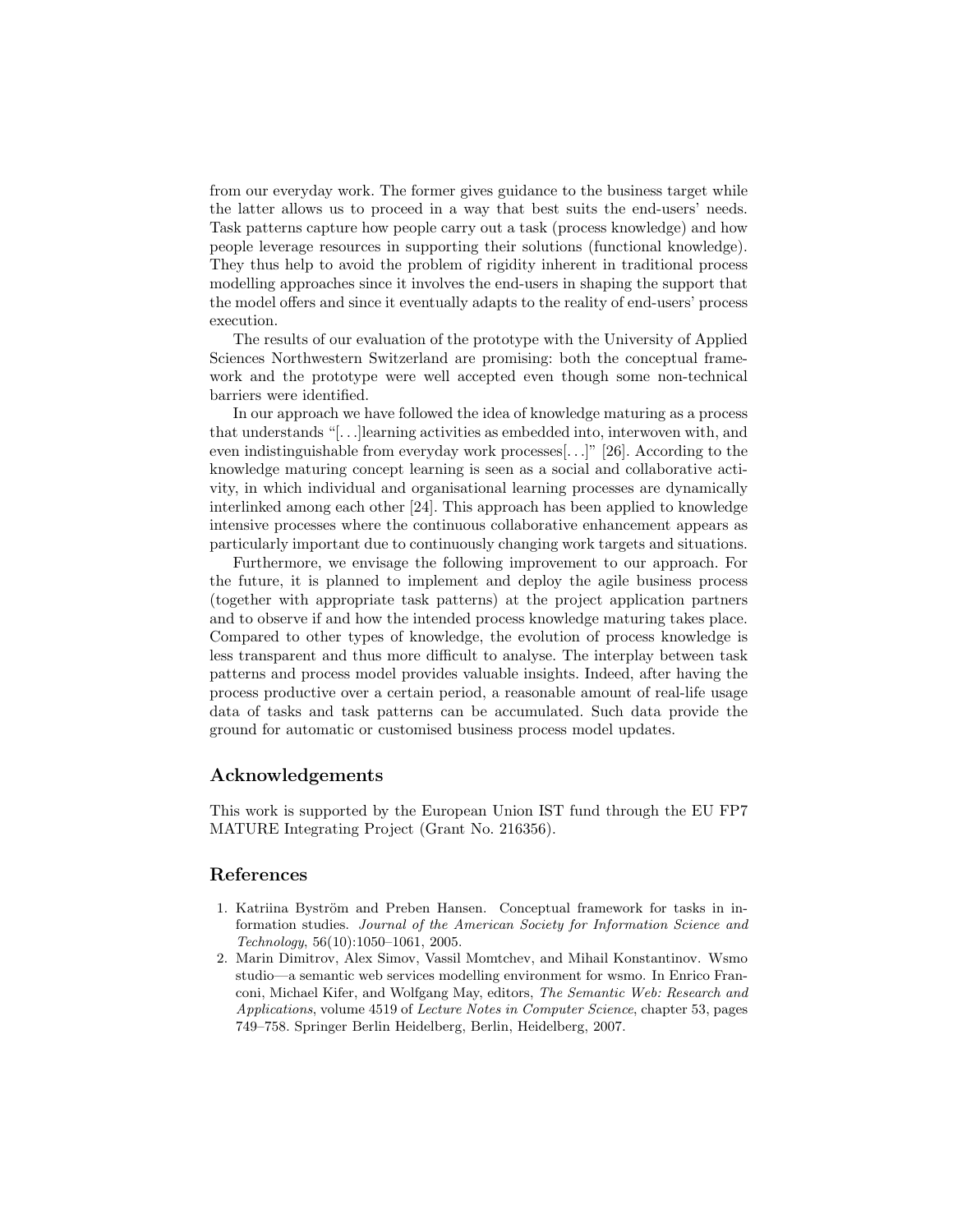- 3. Ying Du, Uwe V. Riss, Ernie Ong, Liming Chen, David Patterson, and Hui Wang. Work experience reuse in pattern based task management. In 9th International Conference on Knowledge Management (I-KNOW), pages 149–158, 2009.
- 4. Daniela Feldkamp, Knut Hinkelmann, and Barbara Thönssen. Kiss: Knowledgeintensive service support: An approach for agile process management. In Advances in Rule Interchange and Applications, International Symposium (RuleML), pages 25–38. 2007.
- 5. Gerhard Fischer, Jonathan Grudin, Raymond McCall, Jonathan Ostwald, David Redmiles, Brent Reeves, and Frank Shipman. Seeding, evolutionary growth and reseeding: The incremental development of collaborative design environments, 2001.
- 6. Olaf Grebner, Ernie Ong, and Uwe V. Riss. Kasimir: Work process embedded task management leveraging the semantic desktop. In *Multikonferenz Wirtschaftsinfor*matik (MKWI 2008), pages 715–726, Berlin, 2008. GITO-Verlag.
- 7. Tudor Groza, Siegfried Handschuh, Knud Möller, Enrico Minack, Mehdi Jazayeri, Cédric Mesnage, Gerald Reif, and Rósa Gudjónsdóttir. The nepomuk project- on the way to the social semantic desktop, 2007.
- 8. Martin Hepp, Frank Leymann, John Domingue, Chris Bussler, Alexander Wahler, and Dieter Fensel. Semantic business process management: A vision towards using semantic web services for business process management. In IEEE International Conference on e-Business Engineering (ICEBE), pages 535–540, 2005.
- 9. Knut Hinkelmann, Simon Nikles, and Lukas von Arx. An ontology-based modeling tool for knowledgeintensive services. In 1st International Conference on Methodologies, Technologies and Tools Enabling E-Government, pages 43–56, 2007.
- 10. Knut Hinkelmann, Fabian Probst, and Barbara Thönssen. Agile process management framework and methodology. In AAAI Spring Symposium on Semantic Web Meets e-Government, 2006.
- 11. Knut Hinkelmann, Barbara Thönssen, and Fabian Probst. Referenzmodellierung für e-government-services. Wirtschaftsinformatik, 5:356-366, 2005.
- 12. David Hollingsworth. The workflow reference model. workflow management coalition, 1993.
- 13. Harald Holz, Oleg Rostanin, Andreas Dengel, Takeshi Suzuki, Kaoru Maeda, and Katsumi Kanasaki. Task-based process know-how reuse and proactive information delivery in tasknavigator. In CIKM '06: Proceedings of the 15th ACM international conference on Information and knowledge management, pages 522–531, New York, NY, USA, 2006. ACM.
- 14. N. R. Jennings, T. J. Norman, P. Faratin, P. O'Brien, and B. Odgers. Autonomous agents for business process management. Applied Artificial Intelligence: An International Journal, 14(2):145–189, 2000.
- 15. J. Jung, I. Choi, and M. Song. An integration architecture for knowledge management systems and business process management systems. Computers in Industry, 58(1):21–34, January 2007.
- 16. D. Karagiannis, S. Junginger, and R. Strobl. Introduction to business process management systems. In B. Scholz-Reiter and Eberhard Stickel, editors, Business process modelling, pages 81–106. Springer, 1996.
- 17. Florian Lautenbacher and Bernhard Bauer. A survey on workflow annotation & composition approaches. In Workshop on Semantics for Business Process Management (SBPM), 2007.
- 18. Thomas P. Moran, Alex Cozzi, and Stephen P. Farrell. Unified activity management: supporting people in e-business. Commun. ACM, 48(12):67–70, 2005.